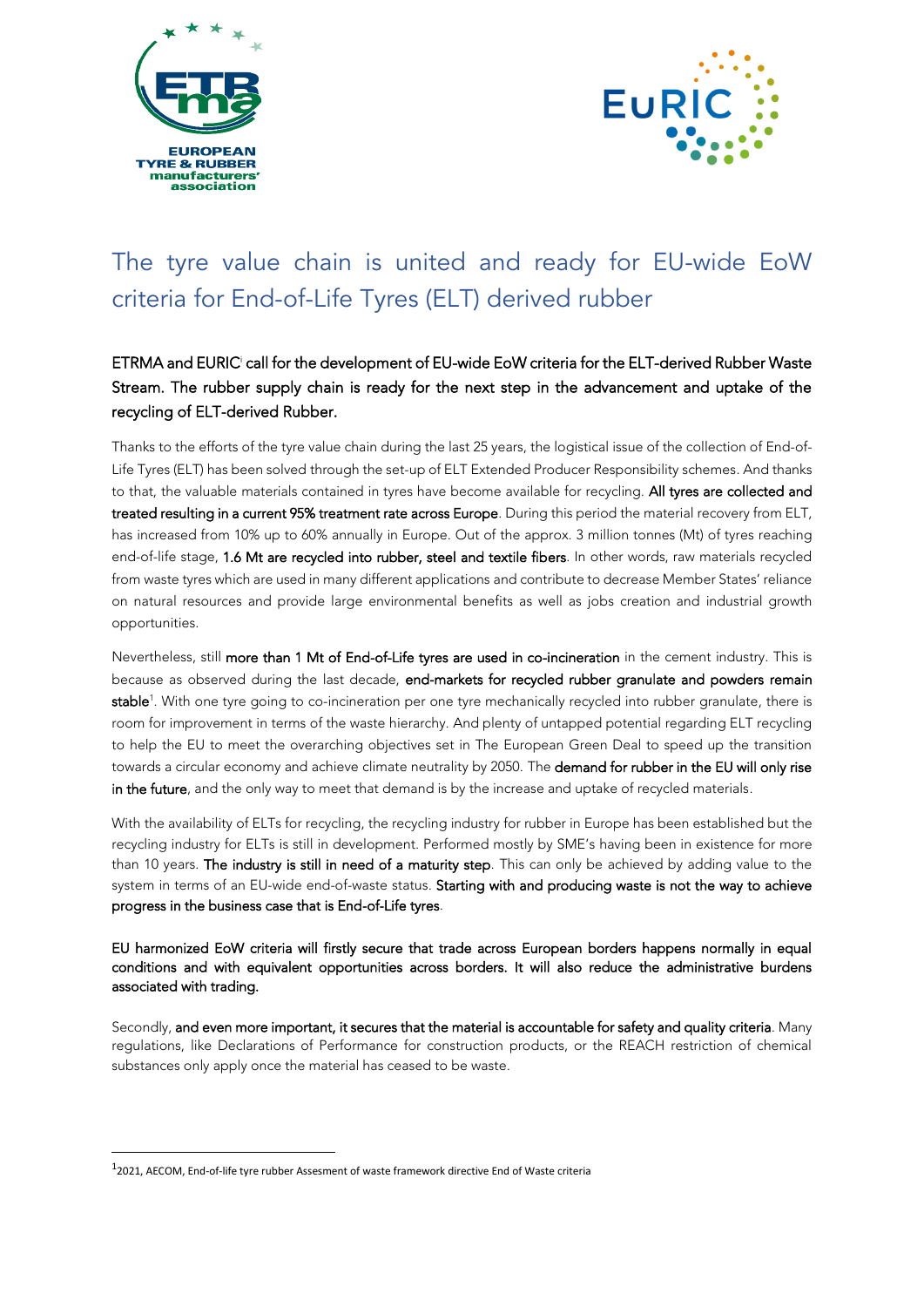



This is of tremendous importance to increase the uptake of ELT derived rubber in the manufacture of new rubber goods and new tyres.

## Background

Europe's industry remains mostly linear with only 12% of the materials it uses coming from recycling, and increasing material recovery from ELTs is essential as natural rubber is a critical raw material in Europ[e\[1\].](https://www.euric-aisbl.eu/position-papers#_ftn1) Recycling ELT derived rubber into new tyres remains a technical challenge and close loops applications are so far rather limited despite the R&D efforts. Nonetheless, the industry has developed lots of new products where recycled rubber can be put to good use, fulfilling the technical requirements for the specific purposes and complying with the existing legislation and standards applicable to products.

Taking into consideration that ELT rubber waste is a well-defined and homogenous waste stream, and with a constant supply. To enhance existing ELT-recycled rubber markets and create new ones able to optimize the excellent technical properties of the high-quality rubber contained in ELT, it is vital and urgent that the EU takes action and consider further measures to secure the Circular Economy of tyres, with a special focus on rubber in particular, by creating EU-wide end-of-waste criteria for ELT derived Rubber (granulates and powders) which are essential to enable circular uses of materials derived from ELT recycling into a variety of applications benefiting society, the environment and industrial symbiosis.

While existing national end-of-waste criteria, like the one recently adopted by Italy<sup>2</sup>, are strongly supported and show many similarities, harmonization at EU level is key for a well-functioning internal market for raw materials from recycling and increased certainty for investments in new recycling technologies. Moreover, given the fact that the recently developed national end-of-waste of Spain received no notifications in TRI<sup>3</sup>S we are foreseeing little debate among member states regarding the adoption of EU wide EoW for ELT derived materials.

Regarding the potential risks to the environment and human health, EoW for ELT rubber will provide an opportunity for safe usage of ELT recycled rubber. A 'product' regulatory framework will help control the risks or even tailor the use of ELT rubber granulates in certain applications, such as the case of the Spanish EoW draft; where rubber granulate used as infill material is subjected to the use of risk management measures in place to prevent the releases of microplastics from artificial turf pitches, as well as the material to be compliant with existing REACHregulations (PAHs). It is furthermore clear that rubber granulates under REACH are considered a mixture<sup>4</sup> and fall under the CLP regulation. Granting, therefore, environmental protection from production till usage across its whole lifetime.

<sup>&</sup>lt;sup>2</sup> Regolamento recante disciplina della cessazione della qualifica di rifiuto della gomma vulcanizzata derivante da pneumatici fuori uso, ai sensi dell'articolo 184-ter del decreto legislativo 3 aprile 2006, n. 152. (20G00094) [\(GU Serie Generale n.182 del 21-07-20\)](https://www.gazzettaufficiale.it/atto/serie_generale/caricaDettaglioAtto/originario?atto.dataPubblicazioneGazzetta=2020-07-21&atto.codiceRedazionale=20G00094&elenco30giorni=false)

 $3$  https://e <https://ec.europa.eu/growth/tools-databases/tris/en/search/?trisaction=search.detail&year=2021&num=354>

 $^4$ Caracal 29 June/1 July 2016 - CA/30/2016: "As regards the question whether the rubber granules used in synthetic sports pitches are articles (and therefore covered by the restriction) or mixtures, at the previous CARACAL meeting COM agreed with the majority of Member States that the granules are mixtures".